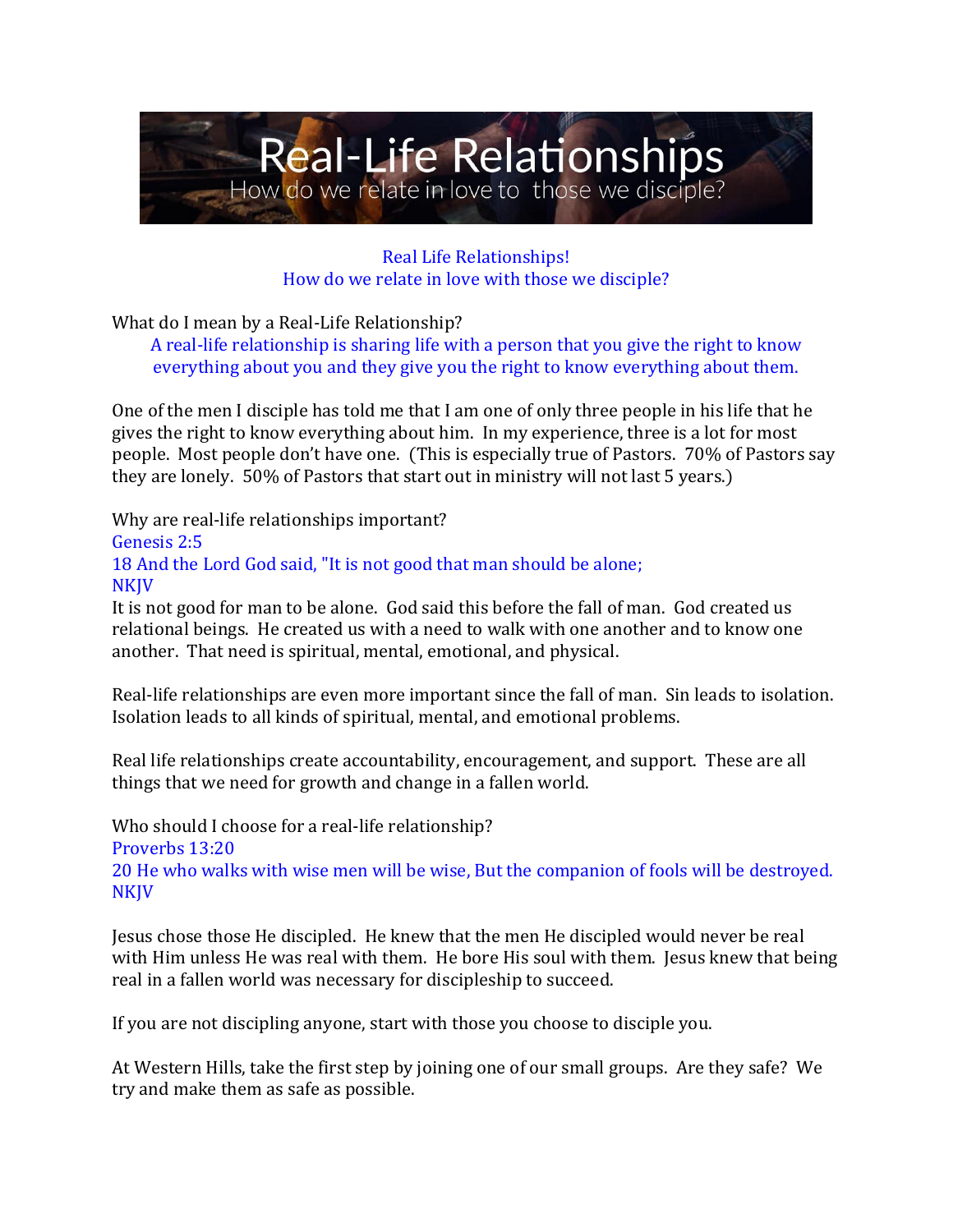#### Our guidelines for our small groups



From the life of Jesus, we know that Real Life Relationships are the rails that effective discipleship travels on.

Jesus modeled this for us by choosing 12 guys to have real life relationships on relational journey with Him. We follow Jesus by doing with others what He did with His disciples. We choose people to be on a real-life relational journey with us.

At Western Hills, the first step is joining a group.



We want you to meet a group of people that are having real life relationships with one another. While you are there, we want you to meet one or more people that you can share life with at the deepest levels. Jesus had a multi-level ministry. He was the most real with Peter, James, and John.

When you join a group, you will be introduced to people that are on mission for Jesus. Through real life relationships you will begin to learn that your life can make a difference one person at a time. You will learn how to disciple others. You will learn how to disciple the lost.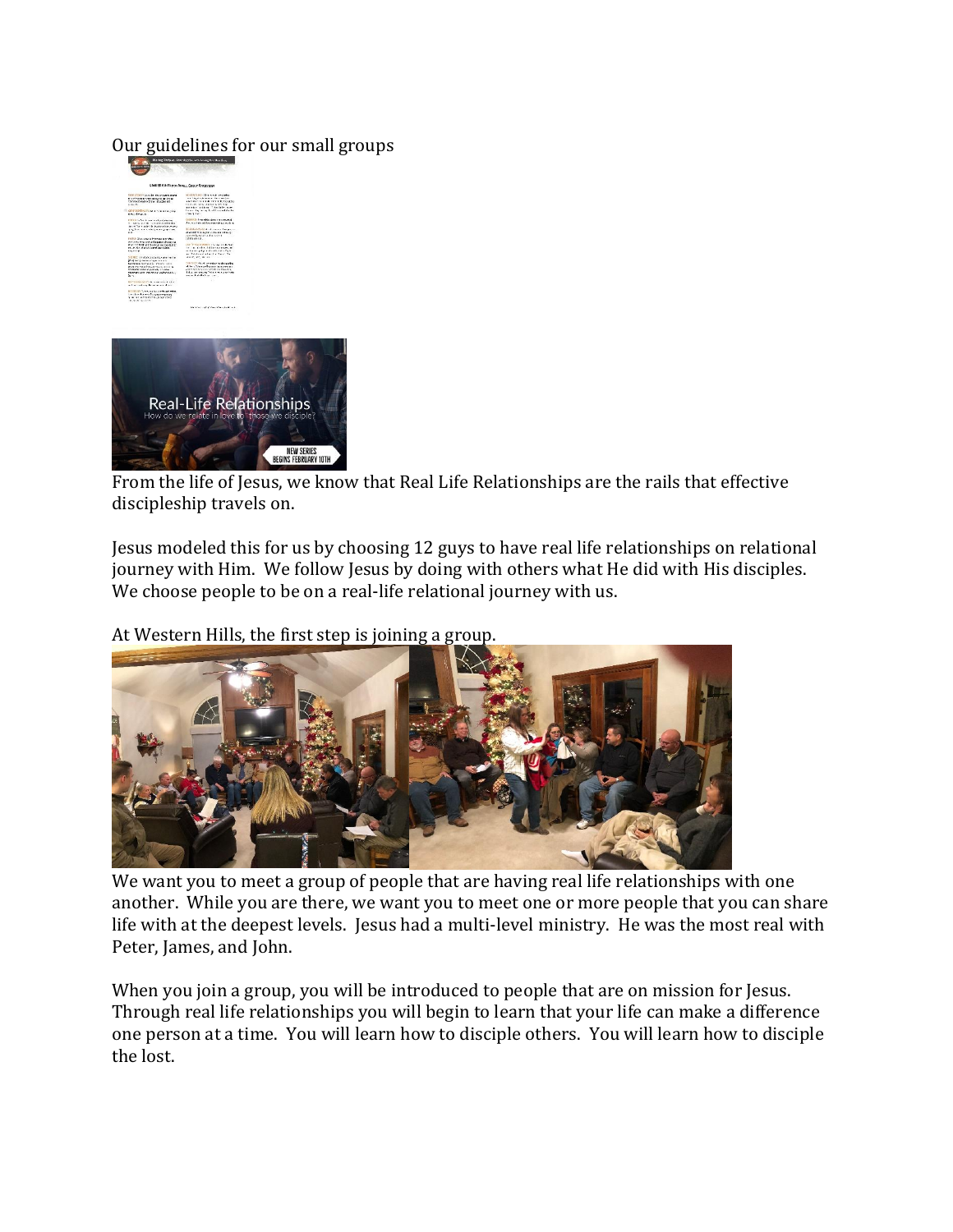Now for many people in most churches, learning to make disciples is not on their radar because so many church members do not intend on discipling anyone.

One way to avoid the challenges of marriage is don't get married. You can be born a celibate or God may call you to celibacy as a Christian.

But….

# If you follow Jesus, discipleship celibacy is not an option!

• Being a disciple of Jesus that makes disciples of Jesus is who you are (Romans 8:28- 29; 2 Cor. 3:18)

You were born again with the Spirit of Jesus. You have His DNA. It was who He was. To be a disciple in relationship with others to reproduce disciples is who you are.

• Being a disciple that disciples others is who Jesus calls you to be (Matthew 4:19; Matthew 28:19-20)

In fact, Jesus promises that if you follow Him, He will make you a fisher of man. (Matthew 4:19) Since Jesus never lies, this means if you are not becoming a fisher of men, you must not be following Jesus.

You will not start discipling others until you accept that discipleship celibacy is not an option. The definition of a disciple of Jesus is in His invitation. A disciple of Jesus is someone who follows Jesus, is being changed by Jesus, and is on mission for Jesus. His mission is to make disciples. This definition of disciple is the line in the sand that we have drawn at Western Hills. Have you crossed that line?

Have you ever considered that everyone Jesus chose for a real-life relationship was lost? They had real character issues. They were a mess. They were not easy guys to work with. It was a slow process.

Only one ended up being lost. What made Jesus so effective was the way He loved those guys. Love was not just his motive or how He felt, it described specific ways He related to them and others.

In this series we are going to learn from Jesus the ways He related to those He discipled in a loving way.

• Jesus was generous with His time with His disciples.

Jesus spent over three years with them. They were with Him most of the days of those years. Jesus knew that His disciples would not know how much He loved them unless He was generous with His time with them.

I cannot be as generous with my time with those I disciple as Jesus was, but I can budget my time to be generous with my time with those I disciple.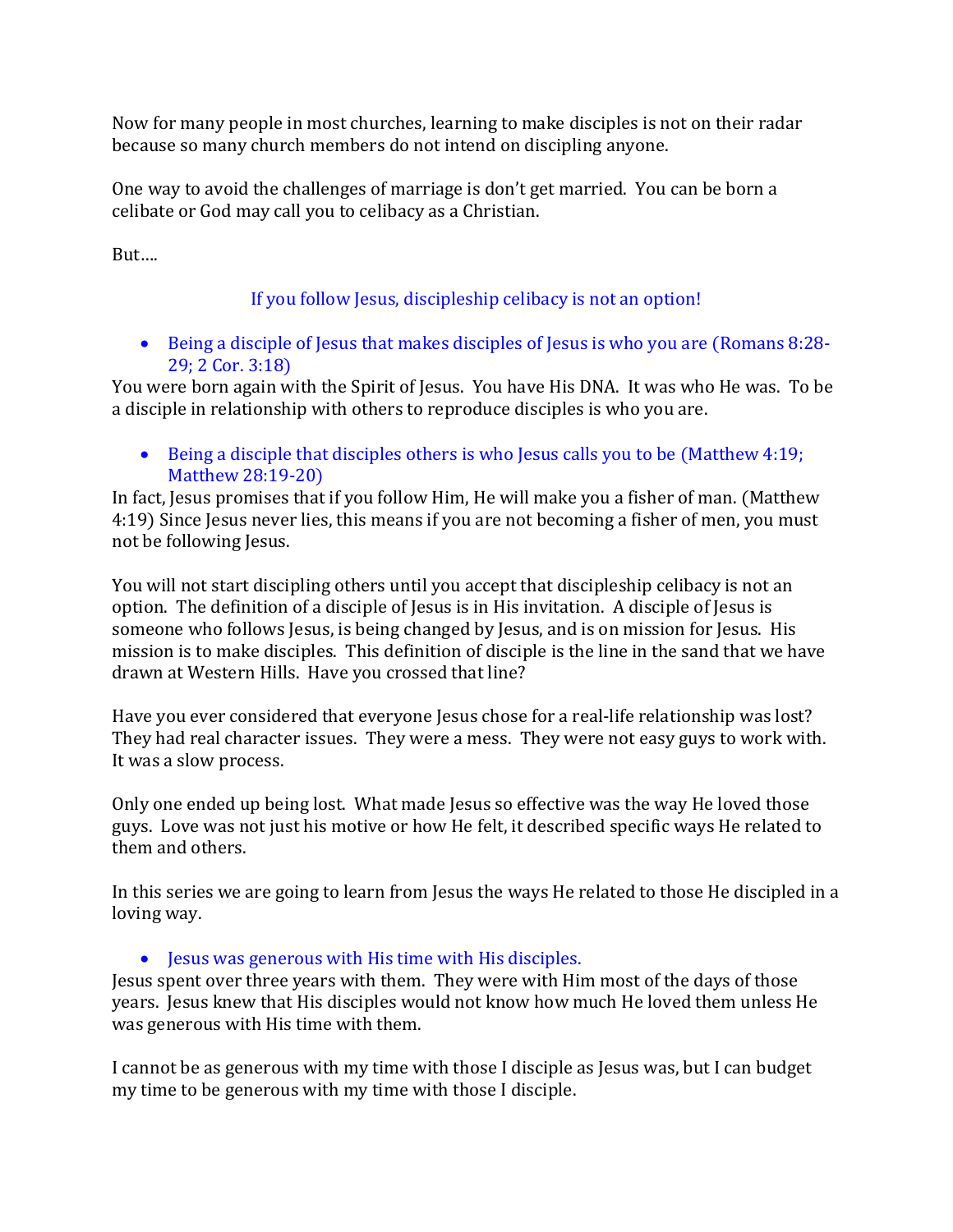It works! When I give people, I disciple my time, they feel loved! When people feel loved, I have greater opportunities and influence in their life.

Making time for those we disciple is challenging. But we must be generous with our time with those we disciple in order to be effective making disciples of Jesus. Being generous with your time with those you are leading is critical to effective leadership. Jesus showed us how important it is in discipleship. Follow Jesus!

• Jesus knew His disciples

Jesus was the Son of God. He knew all men and what was in their hearts. He saw Philip under a fig tree. He knew when His disciples were having conflicts. He knew when they were having doubts. He knew Judas was going to betray Him. He knew all of them were going to deny Him. He related to them in love based on His knowledge and understanding of them.

Knowing those we disciple is more difficult for us than it was for Jesus, but it is just as important. We must make this a priority with those we disciple. We must work very hard at this. It is not easy to really get to know someone.

There are several spiritual problems we all must overcome to make knowing someone a priority.

- Self-focus
- Self-assurance
- Self-righteousness
- Self-reliance

There is also a skill we need to develop to know those we disciple; being a good listener.

For me, maturing as a good listener has almost been as challenging as being generous with my time. I was taught certain manners about listening growing up that were helpful. I was taught to not interrupt people, especially the elderly. I was taught by coaches to listen with my eyes. I was taught to take good notes when someone is teaching me something.

But there is a lot more to be a good listener than not interrupting people, listening with my eyes, and taking good notes.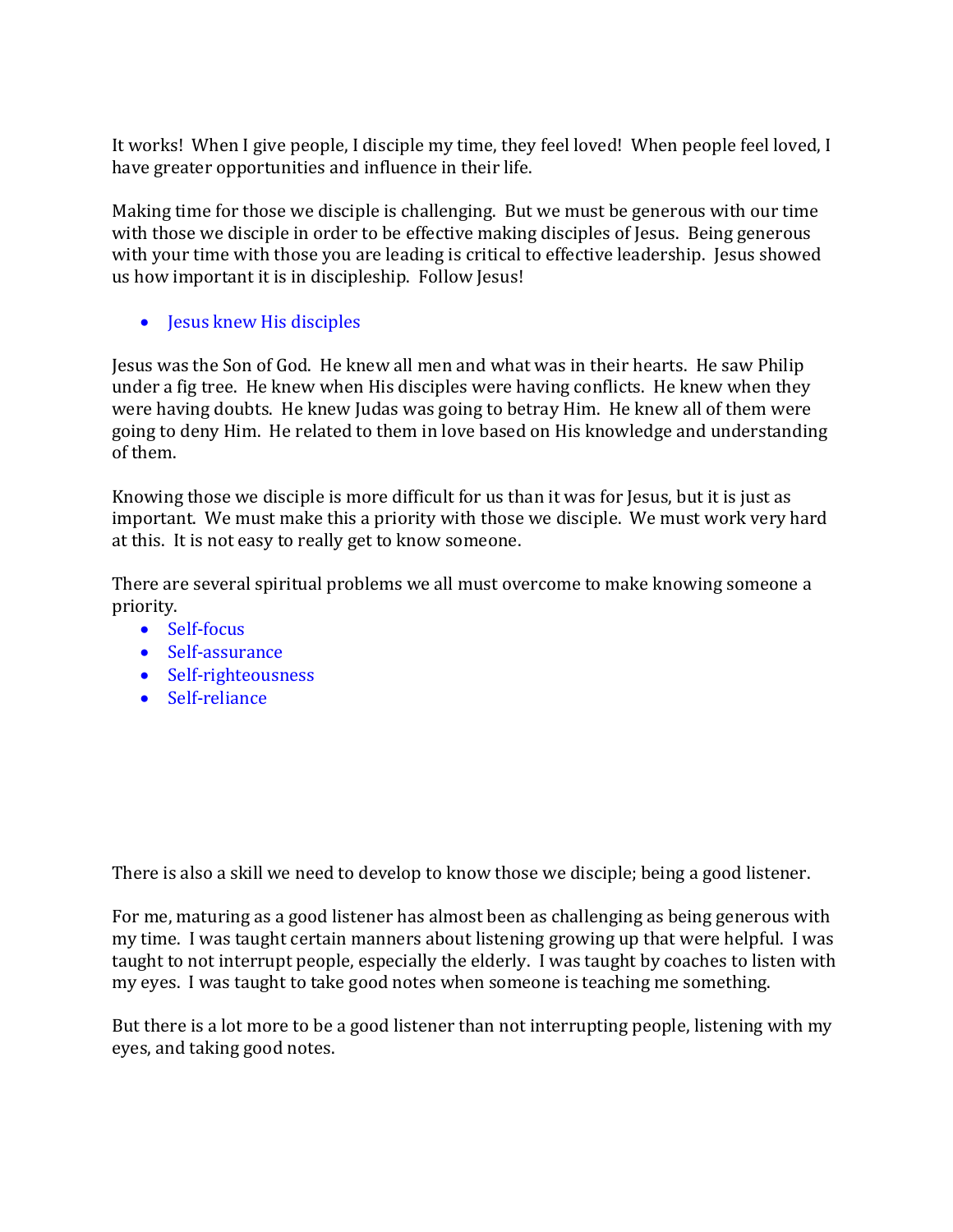I thought I was a good listener. You can't learn much about relationships if you think you are good at it?

It was not until I was married that I became aware that I had some bad listening habits that came from being self-focused that were keeping me from knowing people.

## 1. I listened without Focus

This is the kind of listening where I am *present*, and I recognize there is noise coming from someone that is directed at me, but I don't even attempt to hear the content. This is the kind of listening parents sometimes employ with the toddler that rattles on non-stop.

I may insert an 'uh huh' in every now and then while someone is talking, but most of my attention is focused on whatever I am doing or something else on my mind.

Obviously, this type of 'listening' is not respectful of or helpful to the person doing the talking. They don't feel loved.

## 2. I listened for the 'Gist'

This is often the type of listening I employ when I am in a *hurry* or I am busy doing something else. I listen just enough to get an idea of what the other person is saying, so I can determine how it impacts me and whether I need to respond. While I am doing this, I only give half of my attention to the person speaking, putting most of my focus on my own internal dialogue and how it pertains to me. The person speaking can usually tell that my attention is elsewhere, and they are often left not feeling heard. They don't feel loved.

#### 3. I listened to Respond

This has been one of the hardest habits for me to break. I am listening so I can fix the other person. I may insert a **rebuttal** or add my own *story/experience* to the conversation. I am usually just waiting for the person to pause for a moment so I can insert my argument, story, or opinion. My response often comes out quickly and enthusiastically, showing my disciple that I am *more focused* on my own agenda and being heard than I am understanding *their* perspective. I send others the message that what I have to say is more valuable than what they are saying, and I just want to get my point across. It is usually obvious to the other person that they are *not really being heard*. They don't feel loved.

Any one of these three ways of listening may be OK in certain circumstances. But if we really want to know those, we disciple, our way of listening needs to change.

#### How does it need to change?

Before I share with those I disciple, I need to really hear and understand them.

Jesus had many discussions with His disciples while they were walking from one place to another. He retreated with His disciples to solitary places. He ate meals with them.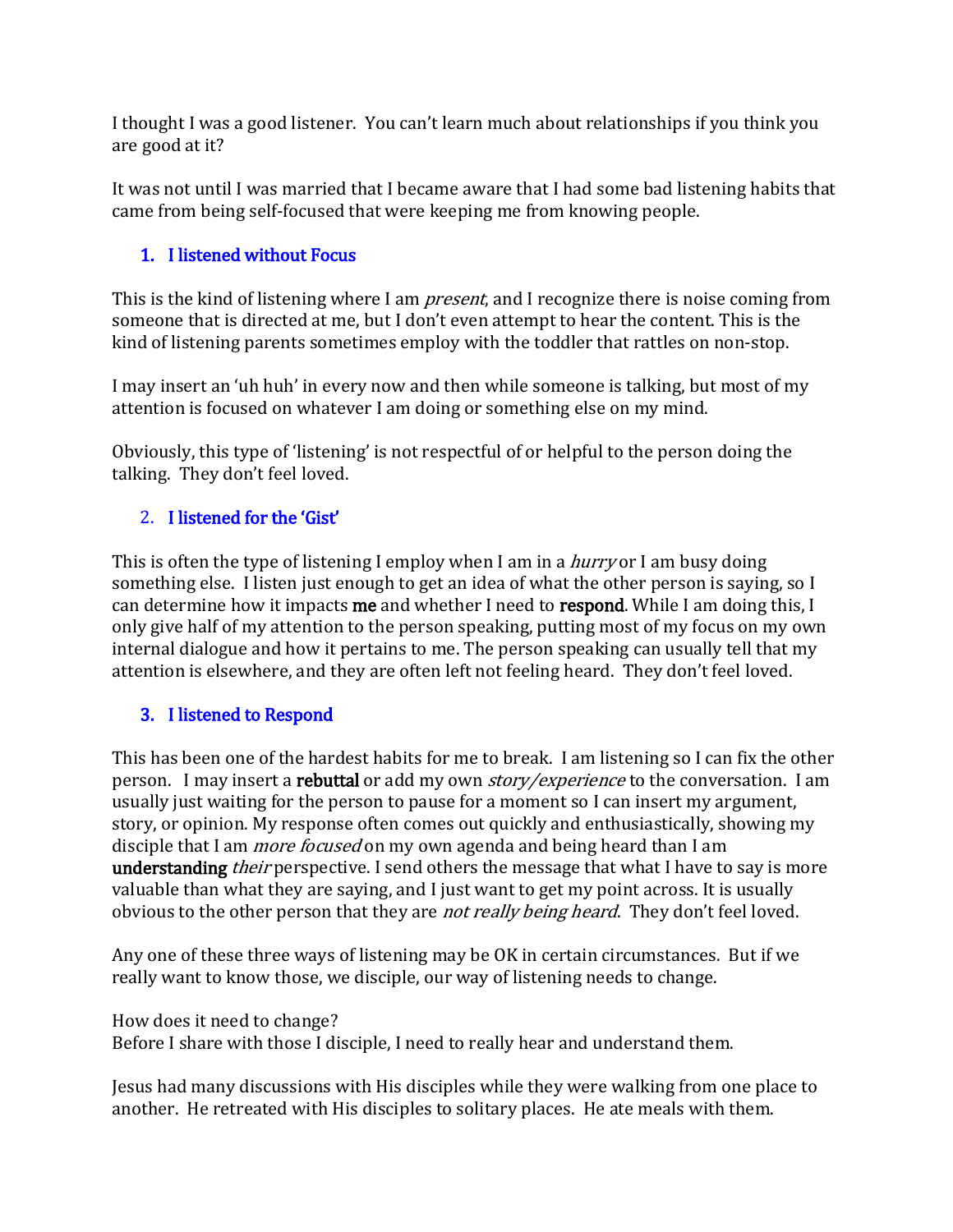Have you ever analyzed these discussions?

Jesus asked questions. We have recorded in the gospels over 300 questions that Jesus asked. Not all of them were with His disciples. Some of them were rhetorical questions in which He did not expect an answer, or the answer was self-evident.

But with His disciples, many of His discussions began with a question that would reveal something very personal about His disciples.

- Who do men say that I am?
- Why are you terrified?
- Do you also want to leave me?
- What were you talking about?
- Why did you doubt?

You would think if you were the Son of God, you would be doing all the talking since Jesus already knew all men and since He knew His time on earth was short. (It is interesting to me that the longest lecture from Jesus we have in the New Testament can be read in about ten minutes. He was with the multitudes when He gave this lecture and, in that lecture, He asked them five questions.)

But instead of doing all the talking, Jesus was always starting a discussion with His disciples by asking questions or interjecting a question during the discussion. This enabled Him to hear and understand what was really going on with His disciples.

Jesus listened to more than just the words that were being said or the facts that were being shared. He intentionally listened to identify the emotions or issues that laid behind the words.

Because He listened to hear and understand His disciples, they felt *genuinely loved and* cared for. It showed them He had a desire to know them fully and determine what they needed from Him to *support* and *help* them move forward.

I am certainly not an expert on this. I am learning. But when people share with me the situations and circumstances that are going on in their life, I will ask them simple questions like…

What makes this most difficult for you?

How are you feeling right now about what has happened?

What is your greatest concern?

Let me say this if it makes you feel any better! Most professionally trained ministers are not any good at this; even those that have been in the ministry for years.